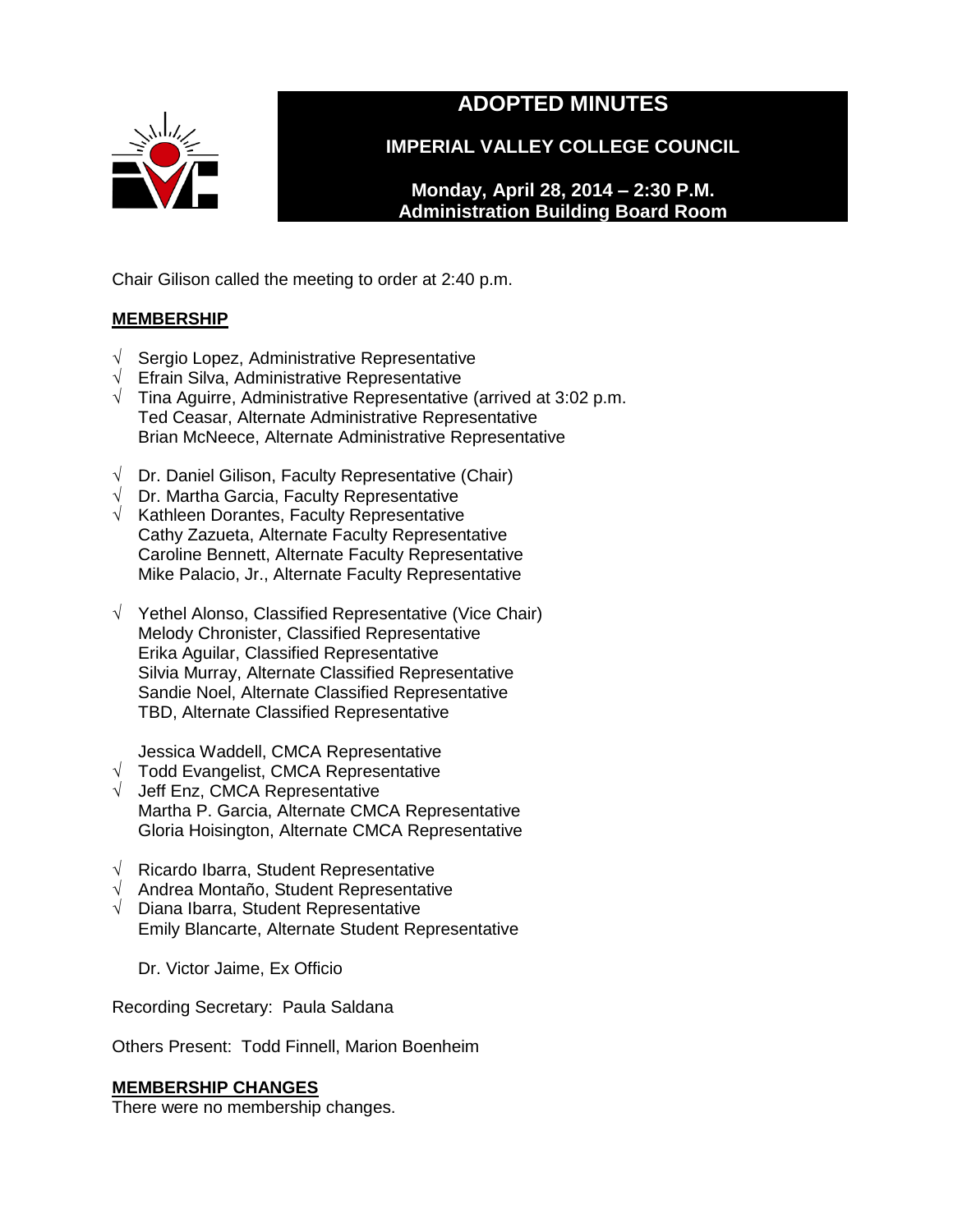### **PUBLIC COMMENT**

There was no public comment.

### **AREA REPORTS/UPDATES**

### **College Council Report – Daniel Gilison**

Chair Gilison stated the next meeting would be the last one of the academic year. He reminded everyone that starting next academic year the College Council would be meeting once per month.

#### **Measure J and L Report – John Lau**

VP Lau was not present at the meeting; no report was provided.

#### **Program Review Update – Ted Ceasar**

Dean Ceasar was not present at the meeting; no report was provided.

#### **Budget Update/Financial – John Lau**

VP Lau was not present at the meeting; no report was provided.

#### **ASG President Update – Ricardo Ibarra**

ASG Representative Ricardo Ibarra reported as follows:

- The ASG is sponsoring Kien Nguyen, author of "The Unwanted", on Saturday, May  $3^{\text{rd}}$ , at 1:00 p.m. in Room 2131.
- The ASG will be donating a new scoreboard for the basketball and volleyball athletic programs.
- Final preparations underway for the ASG Awards Banquet on May  $9<sup>th</sup>$ .

#### **President's Update – Victor Jaime**

Dr. Jaime was not present at the meeting; no report was provided.

#### **SUB-COMMITTEE REPORTS**

### **Competitive Athletics Committee – Eric Lehtonen**

Eric Lehtonen was not present at the meeting; no report was provided.

### **Environmental Health & Safety Committee – Tim Nakamura**

Director Nakamura was not present at the meeting; no report was provided.

#### **Facilities and Environmental Improvement Committee – Jeff Enz**

Director Enz stated the committee would be meeting on Wednesday, April 30<sup>th</sup>.

#### **Public Relations & Marketing Committee – Mike Nicholas**

Committee Chair Nicholas was not present at the meeting; no report was provided.

#### **Student Affairs Committee – Sergio Lopez**

Dean Lopez stated the committee would be meeting on Monday, May 5<sup>th</sup>.

#### **Campus Hour and Professional Development Committee – Tina Aguirre**

Dean Aguirre reported as follows:

- The committee is in the process of sending out a student survey relating to campus hour events; specifically, topics of interest, the benefits of Campus Hour, and the blocked time.
- She presented the proposed Fall 2014 Campus Hour & Professional Development Calendar.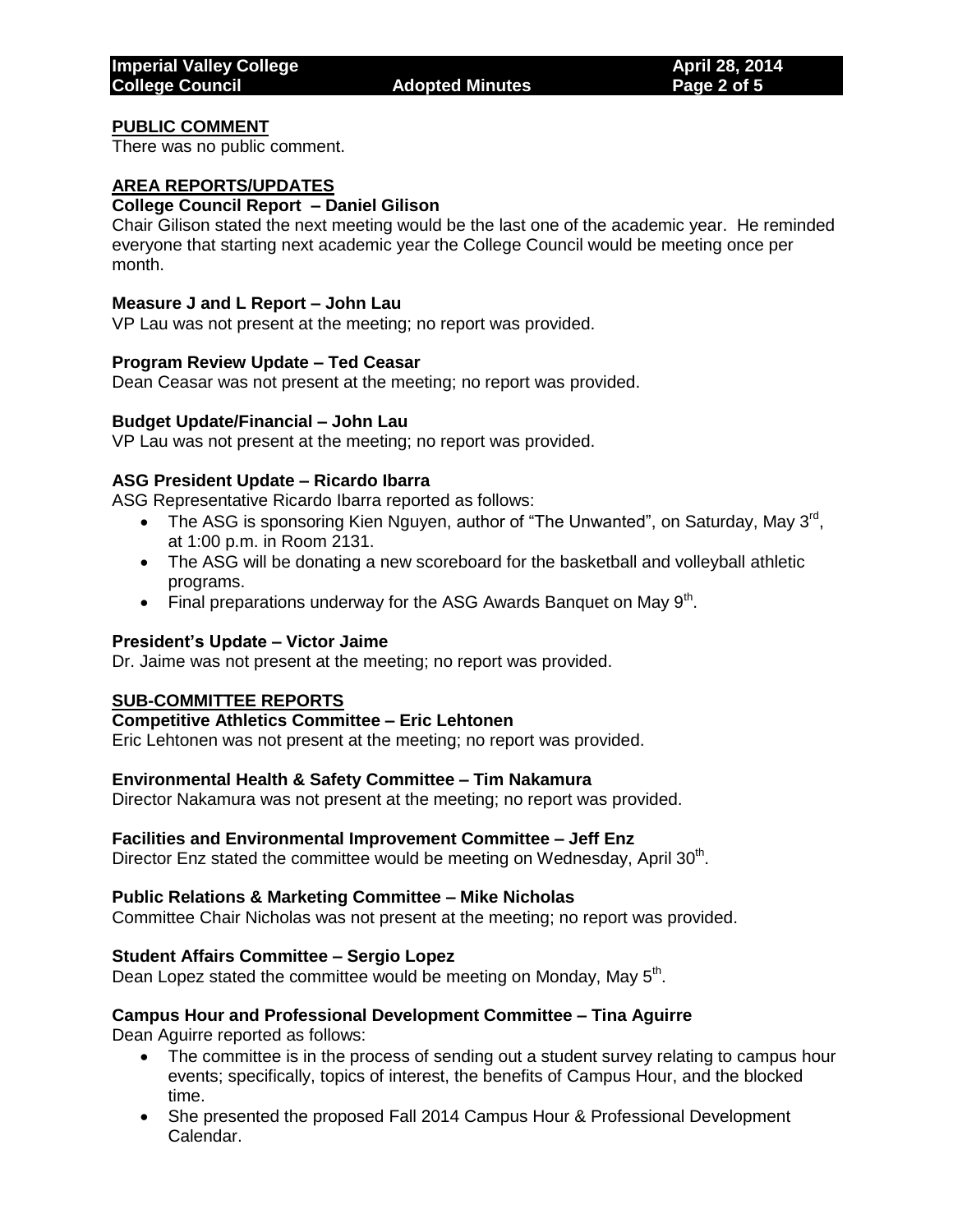The committee reviewed the academic professional development resource requests; however, the requests were returned due to missing supporting documentation.

### **OTHER COMMITTEE REPORTS**

### **Academic Senate – Daniel Gilison**

Chair Gilison reported as follows:

- At its last meeting, the Senate approved changing the composition of the Distance Education Committee to include students who had successfully completed a DE course.
- Discussion items included 1) faculty membership for the Environmental Health & Safety Committee; 2) new chair for the Curriculum Committee; 3) results of the survey that went out to faculty regarding the plus/minus grading system. He stated the results of the survey were 50/50, slightly against the change. He stated an information forum would be held in the fall for purposes of providing faculty with more accurate information regarding the plus/minus grading system.

#### **Budget and Fiscal Planning Committee – Martha Garcia**

Member Garcia stated the committee would be meeting on Wednesday.

### **Technology Planning Committee – Jeff Enz**

Director Enz stated the committee had not met since the last College Council meeting; the next meeting is scheduled for Thursday, May 8<sup>th</sup>.

# **Accreditation/CART Committee – Kathy Berry**

VP Berry was not present at the meeting; Dean Aguirre reported as follows:

- The committee worked on those areas the college identified in the Self-Evaluation as needing improvement.
- The college has received no official documentation from the ACCJC regarding the follow-up visit; the results will be received in June or July.

### **Staffing Committee – Marion Boenheim**

Consultant Boenheim reported as follows:

- The committee will be meeting on Wednesday, April  $30<sup>th</sup>$  and will be reviewing and prioritizing the staffing resource requests.
- The committee has introduced a new document which will be used to rate various job descriptions.
- She stated a letter has been sent out to the community regarding recruitment: specifically those groups which are underrepresented including women administrators, African-Americans, Asian-Americans, Native-Americans, and the disabled.
- The committee has completed the EEO statement relating to the disabled and veterans.
- The catalog has been corrected to include Vietnam War veterans.
- A diversity award has been added to the Presidential Employee Recognition Committee (PERC). This award will be presented to an individual who has done the most in terms of encouraging diversity.
- The committee has recommended that the Curriculum Committee chair plus one faculty member serve on the Staffing Committee.

An inquiry was made regarding the hiring status of the VP for Academic Services and the Dean for Human Resources.

Consultant Boenheim stated President Jaime would be sending out a statement to the campus community.

VP Finnell stated second interviews had been conducted prior to the spring break.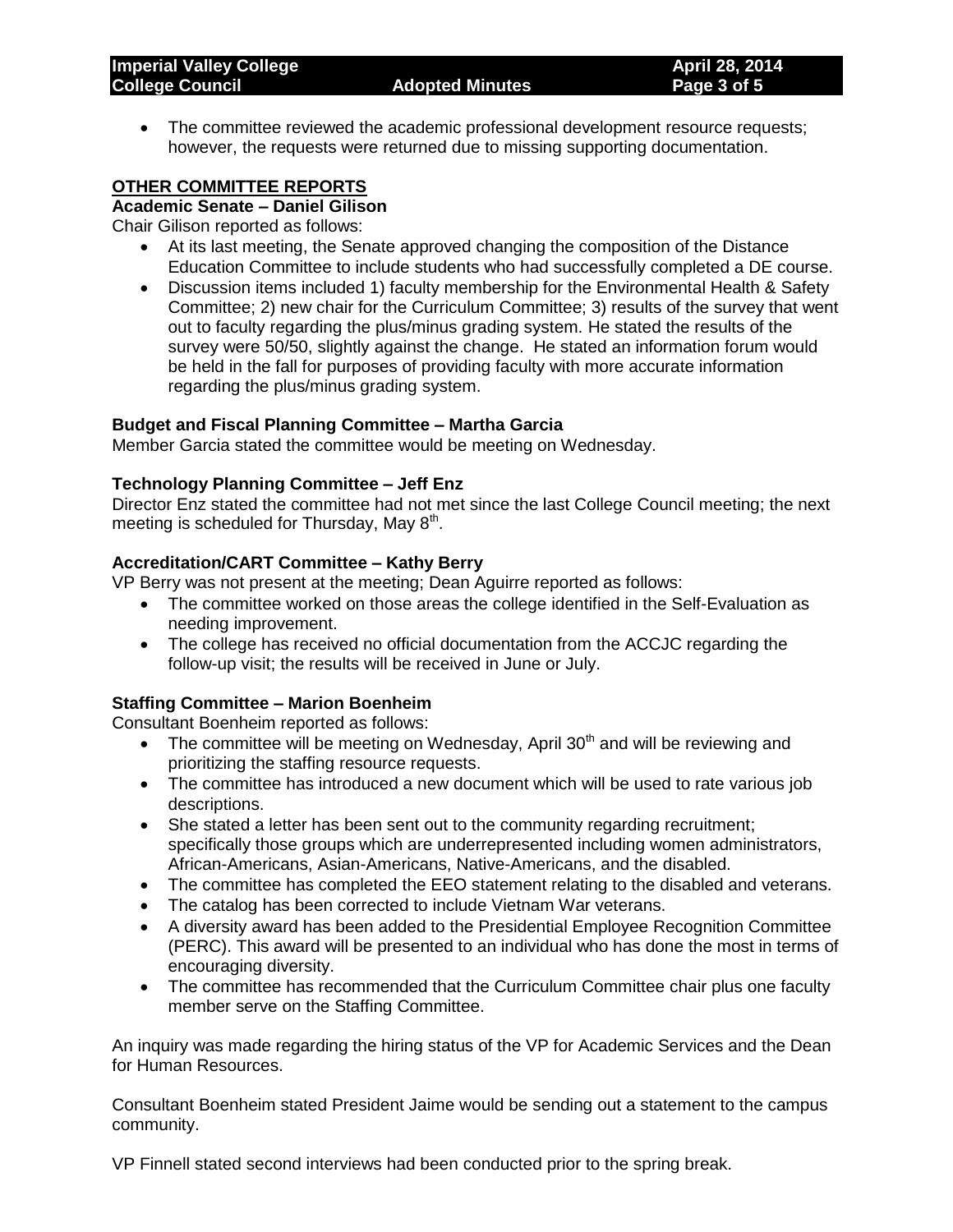### **START Committee – Martha Garcia**

Member Garcia was not present at the meeting; no report was provided.

### **DISCUSSION AND INFORMATION ITEMS**

### **1. Membership of Agenda Committee – Daniel Gilison**

Chair Gilison provided the following information:

- He reminded everyone the College Council recently approved new Standing Rules which will go into effect July 1<sup>st</sup>.
- The major change to the Standing Rules included the creation of an Agenda Committee that would be responsible for creating the discussion/information and action items for the College Council agenda.
- The Agenda Committee membership consists of 5 individuals:
	- o 1 administrator who is going to be the Superintendent/President
	- o 1 faculty member who is going to be Chair Gilison
	- o 1 CSEA member who is going to be Vice Chair Alonso
	- $\circ$  1 CMCA member Chair Gilison requested the CMCA ask for a volunteer
	- o 1 ASG member who will be the new president or his/her designee.
- The new Standing Rules state the College Council would be meeting once per month on the fourth Monday of the month.
- The Agenda Committee would be meeting the week prior to the College Council meeting. The date and time of the meeting will be determined once the full membership is identified.

### **2. Sundial/Time capsule for new CTE building – Frank Miranda**

Frank Miranda was not present at the meeting. Chair Gilison stated Instructor Miranda had discussed, at the last Academic Senate, the idea of putting a sundial time capsule in front of the new CTE building on the day of the ribbon-cutting (May  $1^{st}$ ) or on the first day of the fall semester. Chair Gilison inquired of Jeff Enz, chair of the Facilities & Environmental Improvement Committee, whether this item should be presented to that committee first. Chair Enz requested the item be presented to the Facilities committee first. Chair Gilison stated he would notify Instructor Miranda of this request.

### **3. Academic Hiring Committee – Marion Boenheim**

Consultant Boenheim provided the following information:

- The committee has been reviewing and updating the academic and administrative hiring procedures, which were last approved by the Board of Trustees in October, 2000.
- She provided a brief overview of the hiring procedures.
- She stated supplemental questions are unique to community colleges and are tailored specifically for each institution.
- She stated the hiring committee is allowed to review the entire application package.
- She clarified the second round interview process.

Consultant Boenheim announced this would be her last week working at IVC and thanked everyone for their warm hospitality.

Chair Gilison thanked her for her services.

### **4. Professional Development Plan (Attachment A) – Tina Aguirre**

Dean Aguirre presented the following information:

- She shared the Draft Professional Development Plan, highlighting those areas which may bring about controversy.
- She stated the committee acknowledges that requiring staff to complete any amount of hours is a negotiable issue.